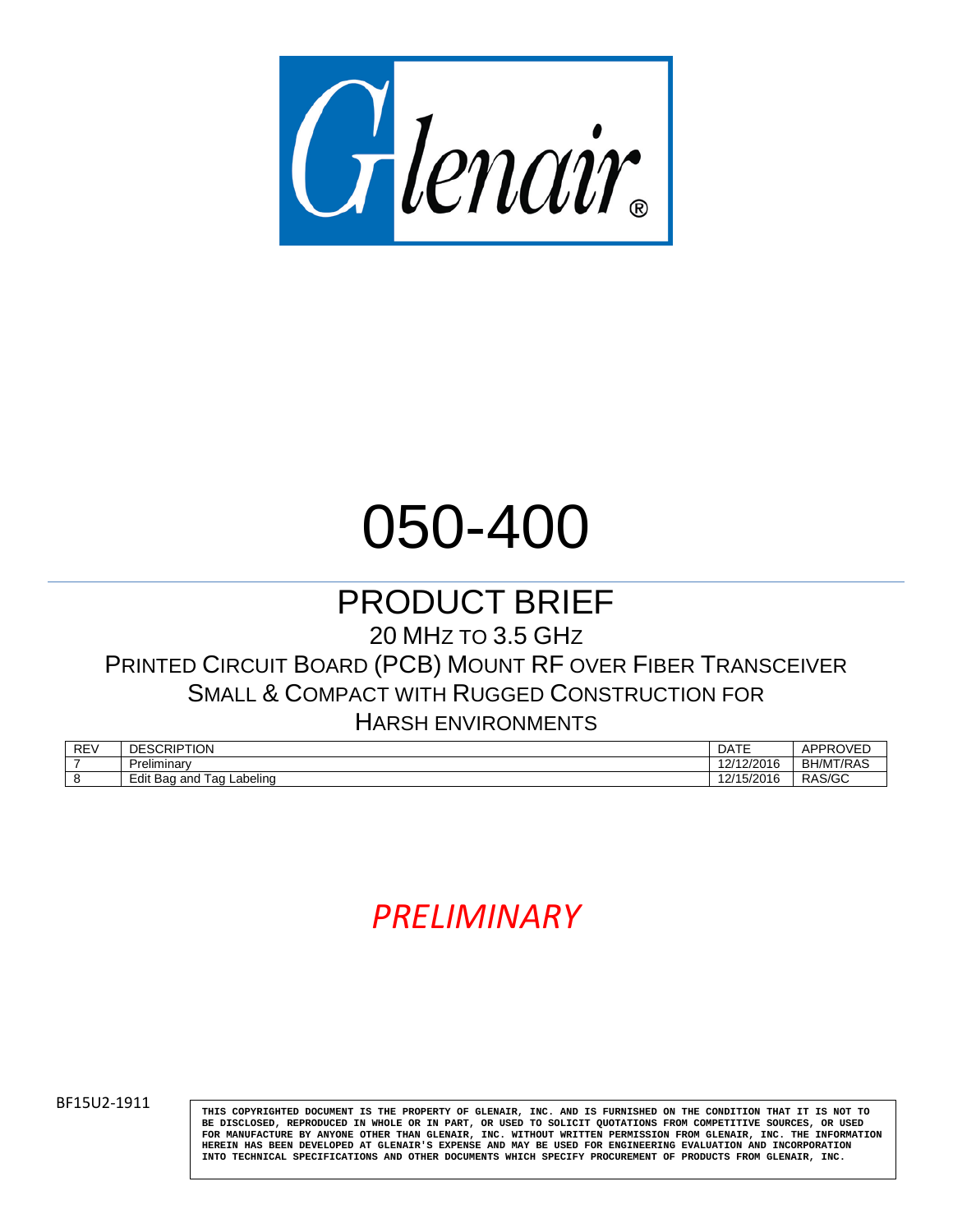

#### *PCB Mount Analog Transceiver, 20 MHz – 3.5 GHz*



Glenair 050-400, is a PCB Mount, "RF over Fiber" Transceiver that has useful RF bandwidth from 20 MHz to 3.5 GHz with excellent Spurious Free Dynamic Range (SFDR) performance, and with mechanical design that is suited to the harsh temperature and vibration environments found in the Military, Aerospace, Railway, Oil and Gas, and Industrial applications. The transceiver is comprised of a transmitter section and a receiver section that resides in a fully enclosed, EMI shielded package and interface with a host board through a high speed electrical connector.

The transmitter section includes a 1310nm DFB Laser module, laser bias and control, RF amplification and equalization circuitry.

The receiver section includes a PIN photodiode, RF amplification and equalization circuitry.

#### **KEY FEATURES/BENEFITS**

- Rugged design
- 20 MHz to 3.5 GHz Bandwidth
- Low Noise Figure (NF)
- High Spurious Free Dynamic Range (SFDR)
- Transceiver is securely mounted with screws to PCB to ensure excellent shock and vibration performance
- High-Speed Electrical plug-in connector eliminates the need for soldering & enables ease of servicing
- Captive screws to simplify manufacturing logistics and assembly
- High-Speed Electrical plug-in connector eliminates the need for soldering & enables ease of servicing
- Captive screws to simplify manufacturing logistics and assembly
- -40°C to +85°C Operating Case Temperature
- Evaluation fixture available

#### **APPLICATIONS**

**Harsh Environment such as: Airborne, Tactical,** Railway, Industrial, Oil and Gas and Shipboard applications

#### *HOW TO ORDER* **Table 1 Part Number Options**

| .                  | .                          |
|--------------------|----------------------------|
| <b>Part Number</b> | <b>Description</b>         |
| $1050 - 400 - 1$   | 20 MHz - 3.5 GHz Bandwidth |

| ©2016 Glenair, Inc.  | REV: 8       | US Cage Code 06324      |                   | Printed in USA            |
|----------------------|--------------|-------------------------|-------------------|---------------------------|
| <b>GLENAIR, INC.</b> | 1211 AIR WAY | GLENDALE, CA 91201-2497 | TEL: 818-247-6000 | FAX: 818-500-9912         |
| www.glenair.com      |              | PAGE 2 of 7             |                   | E-mail: sales@glenair.com |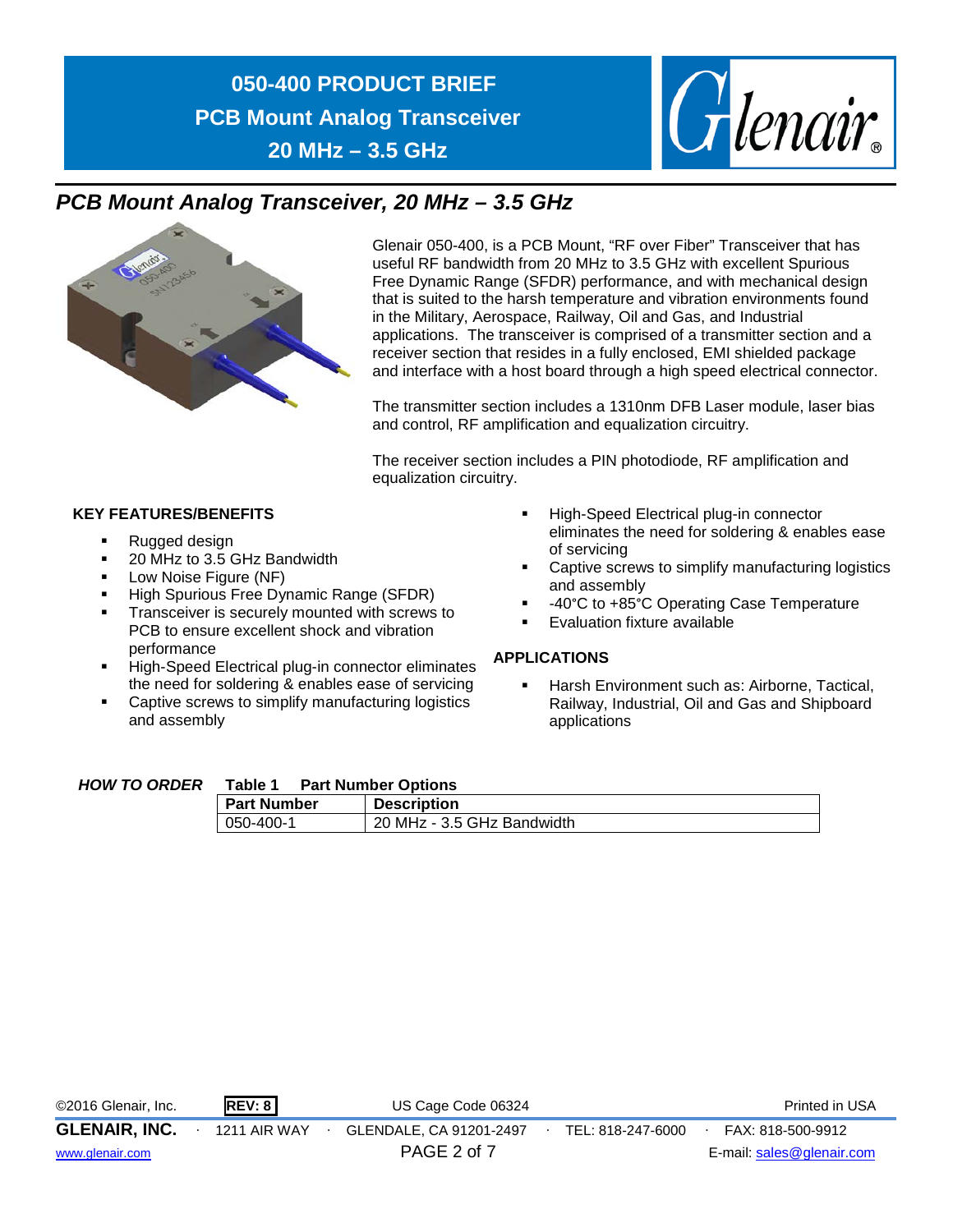

#### *Ratings and Specifications*

#### **TABLE 2 ABSOLUTE MAXIMUM RATINGS**

| <b>Parameter</b>         | <b>Symbol</b> | Min   | <b>Typ</b>               | Max   | <b>Units</b> | <b>Notes</b> |
|--------------------------|---------------|-------|--------------------------|-------|--------------|--------------|
| Storage Temperature      | Ts            | $-40$ | $- -$                    | $+85$ | °C           |              |
| Supply Voltage #1 (5V)   | $V_{cc1}$     | 2.7   | $- -$                    | 5.2   |              |              |
| Supply Voltage #2 (3.3V) | $V_{cc2}$     | 3.0   | $\overline{\phantom{a}}$ | 3.6   |              |              |
| Maximum RF Input Power   | Pin max       | $- -$ | $- -$                    | 15    | dBm          |              |

#### **TABLE 3 OPERATING CONDITIONS & ELECTRO-OPTICAL CHARACTERISTICS FOR TRANSCEIVER (LINK)**

| <b>Parameter</b>                      | Symbol                     | Min                      | Тур                      | Max    | <b>Units</b>    | <b>Notes</b>                       |
|---------------------------------------|----------------------------|--------------------------|--------------------------|--------|-----------------|------------------------------------|
| Operating Temperature, Case           | $\mathsf{T}_{\mathsf{op}}$ | $-40$                    | $\overline{\phantom{a}}$ | $+85$  | °C              |                                    |
| Supply Voltage #1 (5V)                | $V_{cc1}$                  | 4.75                     | 5.0                      | 5.25   | V               |                                    |
| Supply Current #1 (5V)                | $I_{\rm CC1}$              | $- -$                    | 370                      | 425    | mA              |                                    |
| Supply Voltage #2 (3.3V)              | $V_{cc2}$                  | 3.135                    | 3.3                      | 3.465  | V               |                                    |
| Supply Current #2 (3.3V)              | $I_{cc2}$                  | $\overline{\phantom{a}}$ | 150                      | 200    | mA              |                                    |
| Power Supply Noise (Peak-Peak)        | $V_{cc\_ripple}$           | --                       | $\overline{\phantom{a}}$ | 100    | mV              |                                    |
| <b>RF Link Gain</b>                   | RF Gain                    | --                       | 8                        | $\sim$ | dB              | With 1 meter fiber jumper, at 25°C |
| Input Third-Order Intercept (@ 1 GHz) | IIP3                       | --                       | 25                       | --     | dB <sub>m</sub> | With 1 meter fiber jumper, at 25°C |
| Noise Figure                          | <b>NF</b>                  | $- -$                    | 33                       | --     | dB              | With 1 meter fiber jumper, at 25°C |
| 3rd Order Spurious-Free Dynamic Range | <b>SFDR</b>                | --                       | 110                      | --     | $dB/Hz^{2/3}$   | With 1 meter fiber jumper, at 25°C |

#### **TABLE 4 ELECTRO-OPTICAL CHARACTERISTICS – TRANSMITTER (T<sub>OP</sub> UNLESS NOTED OTHERWISE)**

| <b>Parameter</b>                   | Symbol                 | Min                      | Тур   | Max                      | <b>Units</b> | <b>Notes</b>          |
|------------------------------------|------------------------|--------------------------|-------|--------------------------|--------------|-----------------------|
| <b>Optical Output Power</b>        | $P_{OUT}$              | 3                        | 6     | $\sim$                   | dBmo         |                       |
| Optical Wavelength                 | $\Lambda_{\text{OUT}}$ | 1270                     | $- -$ | 1610                     | nm           |                       |
| <b>Relative Intensity Noise</b>    | <b>RIN</b>             | $- -$                    | --    | $-145$                   | dB/Hz        |                       |
| Transmitter Input Impedance        | Zin                    | $-$                      | 50    | $\overline{\phantom{a}}$ | Ohms         | AC coupled Internally |
| <b>Transmitter Gain</b>            | TG                     | $\overline{\phantom{m}}$ | $-15$ | $\sim$ $\sim$            | dB           |                       |
| <b>Frequency Response flatness</b> | <b>Flatness</b>        | $\sim$ $\sim$            | 1.0   | 3.0                      | dBp-p        | 50 MHz to 3.5 GHz     |
| Input Return Loss                  | <b>RL</b>              | 10                       | 15    | $\sim$ $\sim$            | dB           | 50 MHz to 3.5 GHz     |

©2016 Glenair, Inc. **REV: 8** US Cage Code 06324 **Printed in USA**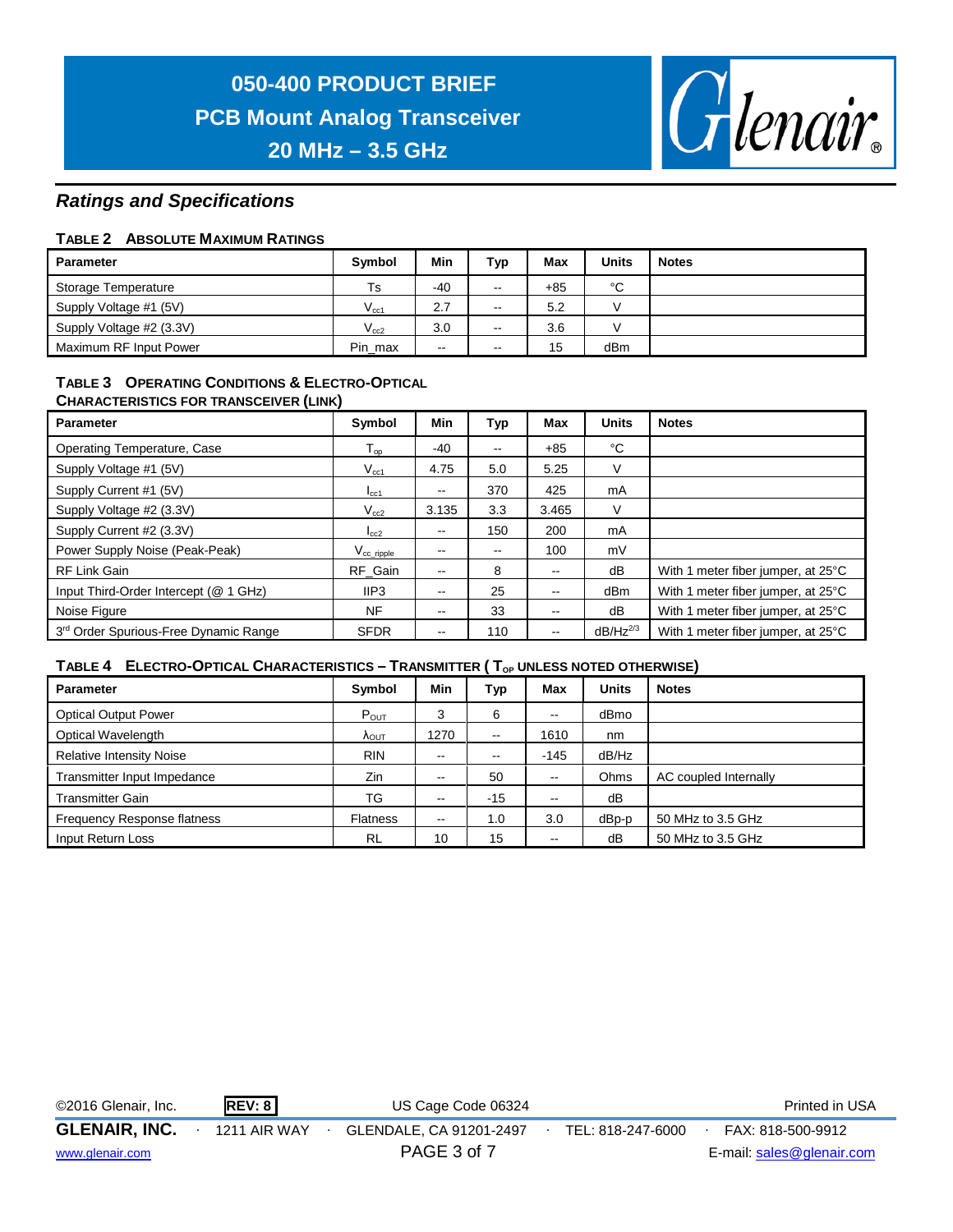

#### *Ratings and Specifications (continued)*

#### TABLE 5 ELECTRO-OPTICAL CHARACTERISTICS – RECEIVER (T<sub>OP</sub> UNLESS NOTED OTHERWISE)

| <b>Parameter</b>                   | Symbol          | Min           | Typ | <b>Max</b>               | <b>Units</b>    | <b>Notes</b>          |
|------------------------------------|-----------------|---------------|-----|--------------------------|-----------------|-----------------------|
| <b>Optical Input Power</b>         | Pin             | --            | --  | 8                        | dB <sub>m</sub> |                       |
| Receiver Output Impedance          | Zout            | --            | 50  | $\overline{\phantom{a}}$ | Ohms            | AC coupled Internally |
| Receiver Gain                      | <b>RG</b>       | $-$           | 17  | $\overline{\phantom{a}}$ | dB              |                       |
| <b>Frequency Response flatness</b> | <b>Flatness</b> | $\sim$ $\sim$ | 1.5 | 2.5                      | dBp-p           | 50 MHz to 3.5 GHz     |
| <b>Output Return Loss</b>          | <b>RL</b>       | 10            | 15  | $\sim$ $\sim$            | dB              | 50 MHz to 3.5 GHz     |
|                                    |                 |               |     |                          |                 |                       |

#### **TABLE 6 COMPLIANCE SPECIFICATIONS**

| <b>CHARACTERISTIC</b>       | <b>Standard</b>     | <b>Condition</b>           | <b>Notes</b>                     |
|-----------------------------|---------------------|----------------------------|----------------------------------|
| <b>Mechanical Shock</b>     | MIL-STD-810         | Para. 516.6, proc. I, 650g | 0.9 ms operating                 |
| <b>Mechanical Vibration</b> | MIL-STD-810         | Para. 514.6, 40g rms       | Random, operating                |
| <b>ESD</b>                  | MIL-STD-883         |                            | 1000V HBM                        |
| <b>Flame Resistance</b>     | <b>MIL-STD-1344</b> | Method 1012, Cond. B       | 30 seconds                       |
| Altitude                    | RTCA DO160 G        |                            |                                  |
| Altitude, 25Kft             |                     | Section 4.6.1 Category B1  | Operating Altitude, 25,000 ft    |
| Altitude, 70Kft             |                     | Section 4.6.1 Category E1  | Operating Altitude, 70,000 ft    |
| Decompression               |                     | Section 4.6.2 Category A2  | Operating Altitude, 45,000 ft    |
| Overpressure                |                     | Section 4.6.3 Category A1  | 28 psi                           |
| Damp Heat                   | RTCA DO160G         | Section 6 Category A       | 48 hours, Non-operational        |
|                             | <b>MIL-STD-1344</b> | Method 1002.2, Cond. B     | 10 cycles, 24 hours, Operational |
| Eye Safety                  | IEC 60825-1:2007/   | Class 1M Laser Product     |                                  |
|                             | EN 60825-1:2007     |                            |                                  |

©2016 Glenair, Inc. **REV: 8** US Cage Code 06324 Printed in USA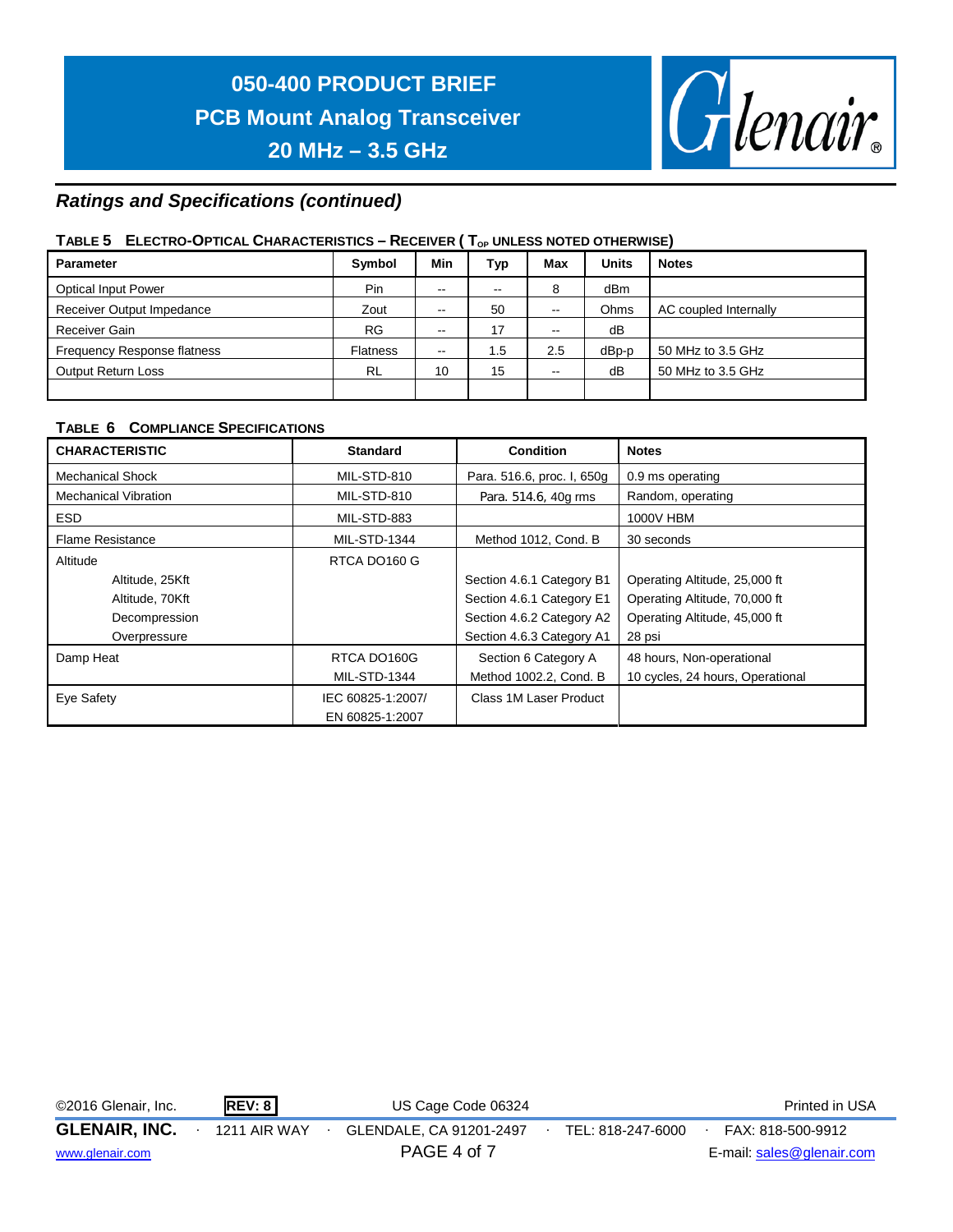

#### *FIGURE 1 - OUTLINE DRAWING CONTINUED (MARKING)*

#### LABELING:

Each unit will be shipped in an antistatic bag. The label on the antistatic bag shall be at a minimum Arial size 10 black font and contain at a minimum the following information:

| Glenair<br>Cage Code: 06324                                                                                                                   |
|-----------------------------------------------------------------------------------------------------------------------------------------------|
| PN: 050-400-X                                                                                                                                 |
| Rev: X                                                                                                                                        |
| QTY: X                                                                                                                                        |
| J/N: X                                                                                                                                        |
| D/C:X                                                                                                                                         |
| S/N*: XXXXXX                                                                                                                                  |
| *If QTY is more than 1, there is no S/N                                                                                                       |
| FIRST LINE OF TEXT<br>Serial Number (6 digits)<br><b>SECOND LINE OF TEXT:</b>                                                                 |
|                                                                                                                                               |
| Example:                                                                                                                                      |
| Each unit will be marked, either with a label or laser engraving, as follows:<br>Marking font to be Arial, greater than .08 inches in height. |

| ©2016 Glenair, Inc.  | <b>REV: 8</b> | US Cage Code 06324      |                   | Printed in USA            |
|----------------------|---------------|-------------------------|-------------------|---------------------------|
| <b>GLENAIR, INC.</b> | 1211 AIR WAY  | GLENDALE, CA 91201-2497 | TEL: 818-247-6000 | FAX: 818-500-9912         |
| www.glenair.com      |               | PAGE 5 of 7             |                   | E-mail: sales@glenair.com |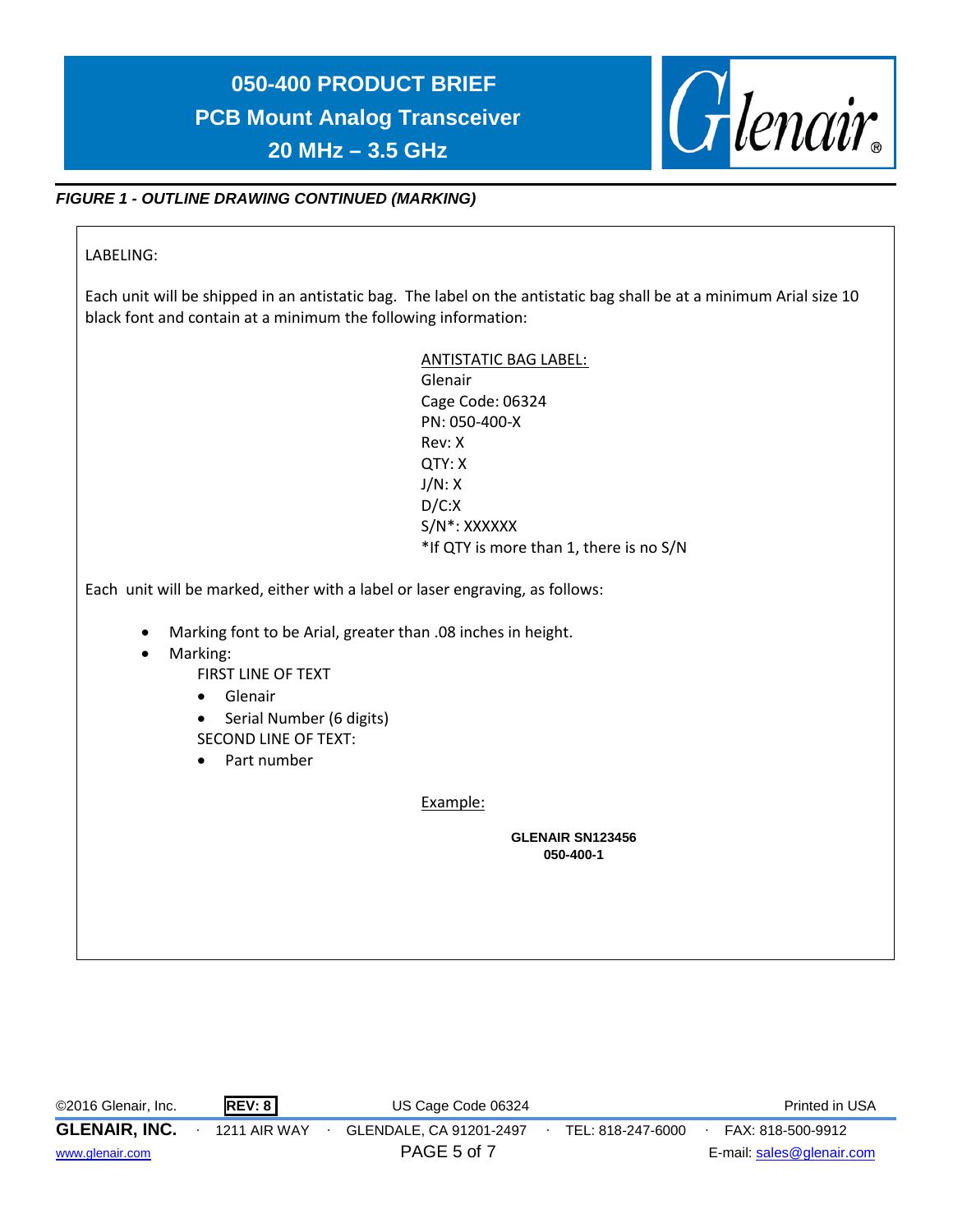

#### *Functional Block Diagram*



| ©2016 Glenair, Inc.  | REV: 8              | US Cage Code 06324      |                   | Printed in USA            |
|----------------------|---------------------|-------------------------|-------------------|---------------------------|
| <b>GLENAIR, INC.</b> | <b>1211 AIR WAY</b> | GLENDALE, CA 91201-2497 | TEL: 818-247-6000 | FAX: 818-500-9912         |
| www.glenair.com      |                     | PAGE 6 of 7             |                   | E-mail: sales@glenair.com |